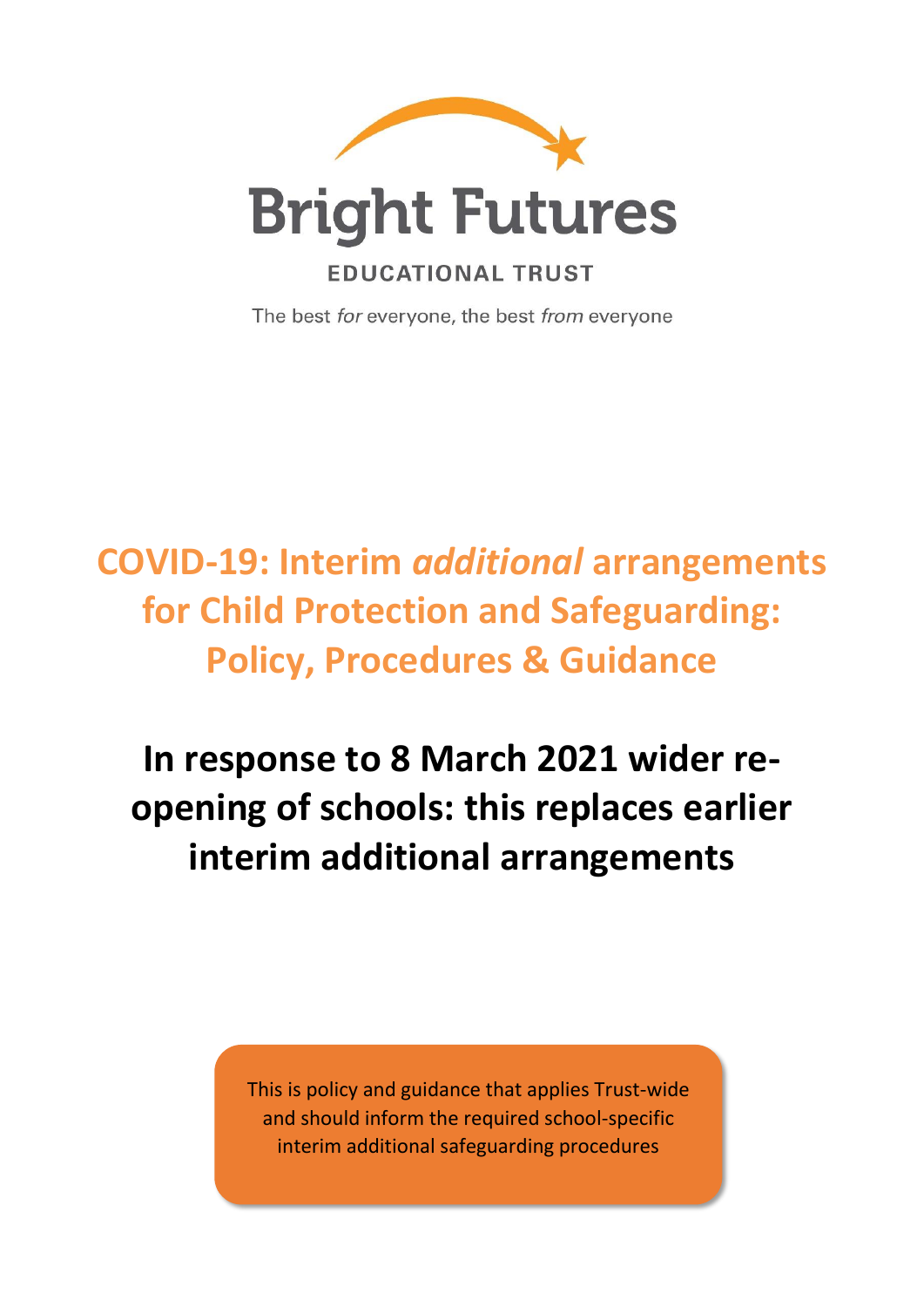Date of Policy Approval: 3 March 2021

Owner of Policy: John Wm

Policy Review Date: In response to

Distribution: **All staff,** 

Stephens, CEO

Authorised by: implementation in response to Government guidance updates

> **workers, governors and trustees**

**Website**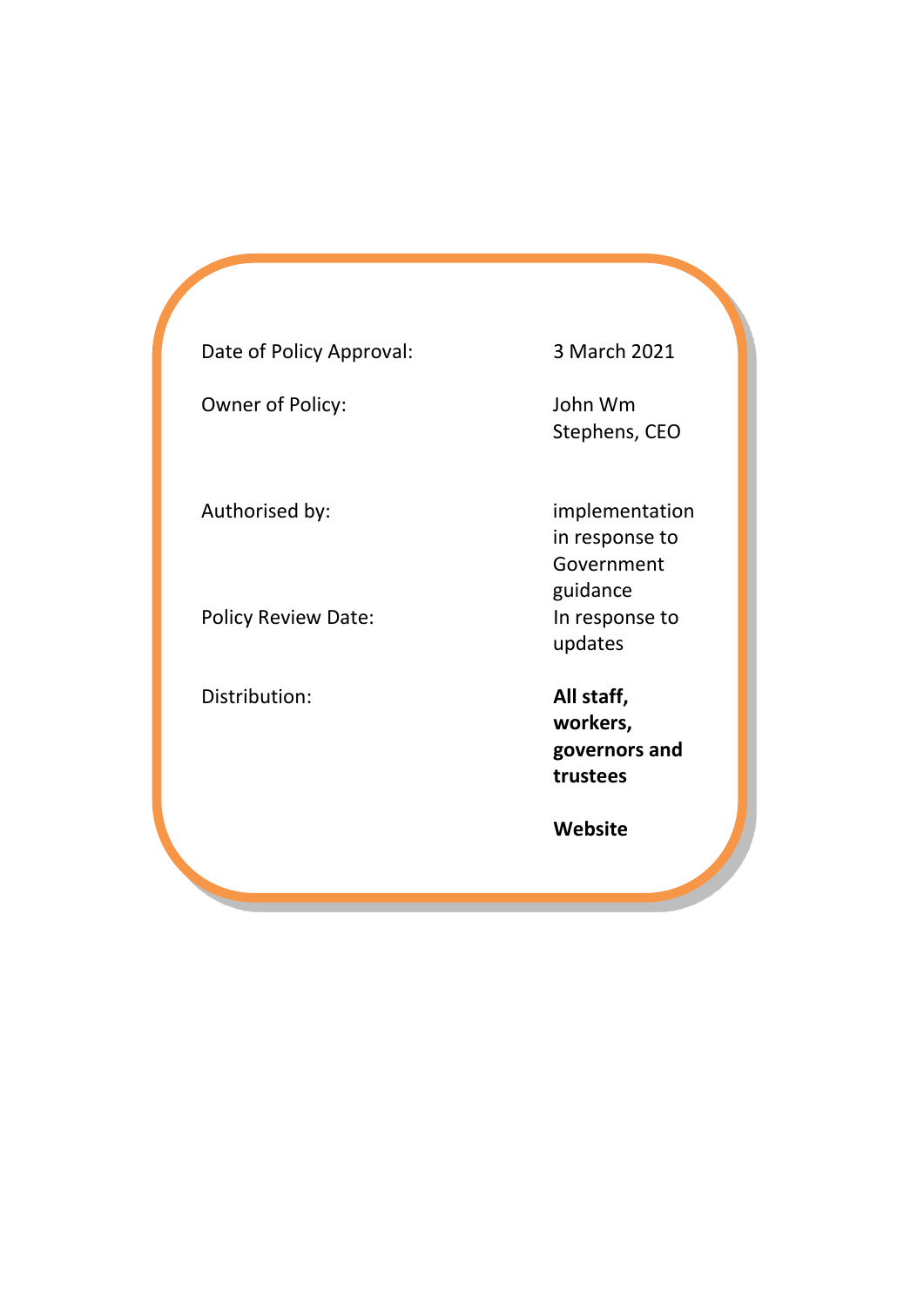# **Context**

From 20th March 2020, parents/carers were asked to keep their children at home, wherever possible, and for schools to remain open only for those children of workers critical to the COVID-19 response - who absolutely need to attend. Schools and all childcare providers were also asked to provide care for a limited number of children - children who are vulnerable, and children whose parents/carers are critical to the COVID-19 response and cannot be safely cared for at home. In January 2021 similar 'lockdown' restrictions were introduced leading to further supplementary guidance. This latest supplement is issued in response to the return to school of all pupils announced on 22 February. We recognise that we are working in a changing situation and that the different contexts of each of our schools will mean some local variation in the specifics. This document sets out the overall expectations across the Trust. Each school will prepare their own, locally specific version that includes the key contacts etc.

Prolonged absence from onsite school potentially presents an increased risk to children and vulnerable adults. Organisations such as the NSPCC and The Children's Society have highlighted the potential risks for children whose homes are not safe places. Contacts to Childline have significantly increased during lockdown periods.

Incidents of **serious domestic violence and abuse** appear to be increasing. This is of particular concern as the usual means of detecting and escaping from domestic abuse are limited during the lockdown and households may be under increased pressure. The police and other partners are aware of the increased risk and have made more resources available to prevent and respond to this threat.

The arrangements set out here are *in addition* to the normal safeguarding and child protection policy. It is important that, as far as possible, we continue to adhere to the good practice set out in the full policy.

### Key contacts

Every school should detail the key contacts for safeguarding. This may need to have some additions added to show deputies and also to include some out of hours or off-site phone numbers.

All DSLs and Principals/Heads of School have the contact phone numbers for the Trust Safeguarding Lead, John Stephens, CEO.

Local contacts (e.g. the LADO or social care 'front door') may have changed the direct numbers given that people are working from home – check this and make sure it is accurately recorded.

With the wider reopening of schools from 8 March schools should check what the contact arrangements are for partners, especially as some people in partner agencies will continue to work from home.

# Vulnerable children

Vulnerable children include those who have a social worker and those children and young people up to the age of 25 with education, health and care (EHC) plans. Those who have a social worker include children who have a Child Protection Plan and those who are looked after by the Local Authority. A child may also be deemed to be vulnerable if they have been assessed as being in need or otherwise meet the definition in section 17 of the Children Act 1989.

We will continue to work with and support children's social workers to help protect vulnerable children. This includes working with and supporting children's social workers and the local authority virtual school head (VSH) for looked-after and previously looked-after children.

It is possible that children deemed 'vulnerable' will face greater barriers to a full return to school. Monitoring their attendance and providing appropriate support to support their inclusion will mitigate this risk.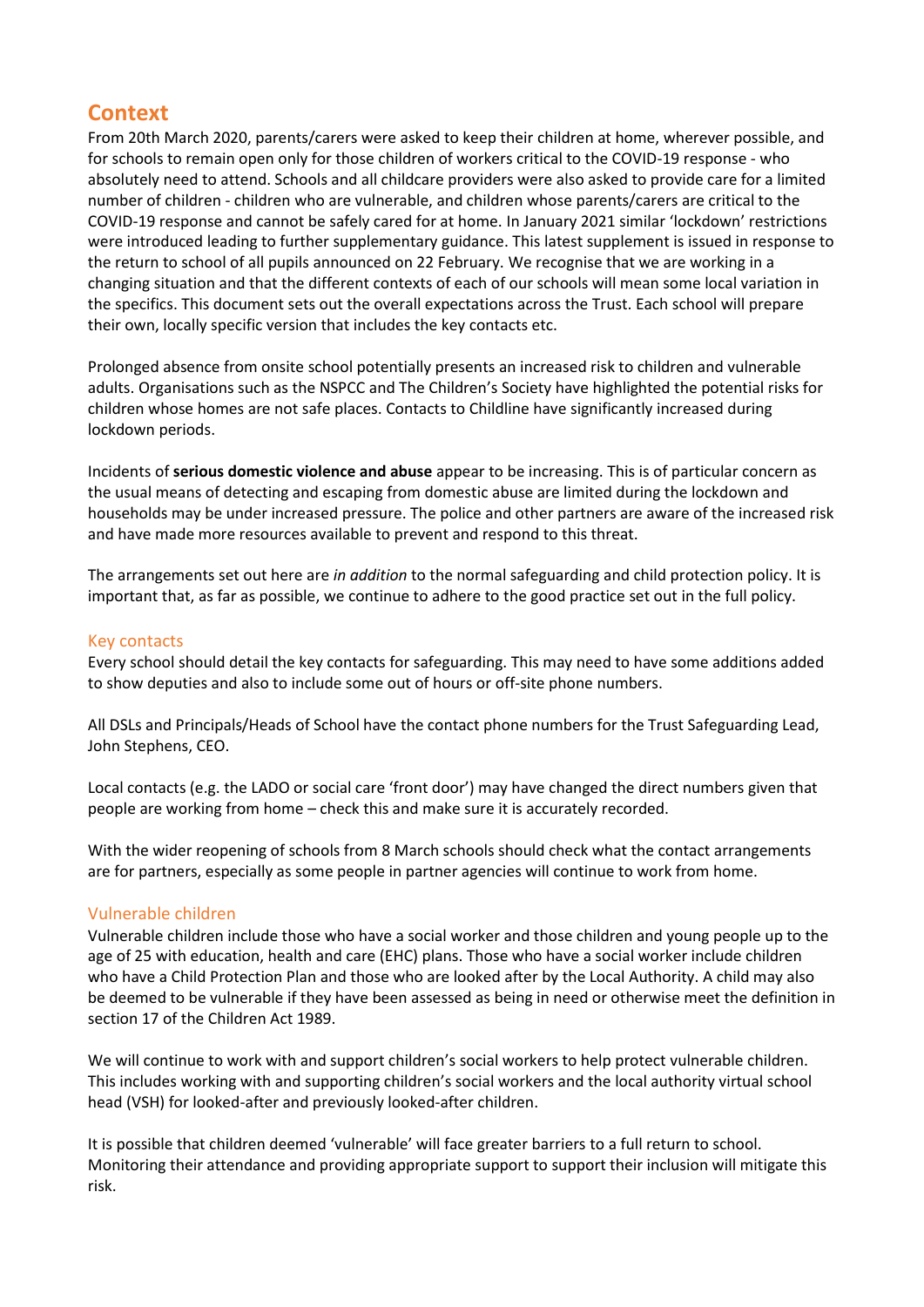## Attendance monitoring

From 8 March 2021 all pupils should begin their full return to school. There may need to be a phasing of the return in secondary and some specialist settings to allow for the implementation of lateral flow testing but the expectation is that all pupils will attend school.

The usual arrangements will apply for parents/carers to report absences and to make schools aware of the status of any COVID-19 tests and to update the school on the welfare of the pupil.

We will record attendance in accordance with the Education (Pupil Registration) (England) Regulations 2006 (as amended) for all pupils.

A small number of pupils will still be unable to attend in line with public health advice to self-isolate because they:

- have symptoms or have had a positive test result
- live with someone who has symptoms or has tested positive and are a household contact
- are a close contact of someone who has coronavirus (COVID-19)

The advice for pupils who have been formally confirmed as clinically extremely vulnerable is to shield and stay at home as much as possible until further notice. They are advised not to attend school while shielding advice applies nationally.

For children self-isolating or quarantining or shielding – we will use code X.

We will provide remote education to pupils who are unable to attend school because they are complying with government guidance or legislation around coronavirus (COVID-19).

Also, we will offer pastoral support to pupils who are:

- self-isolating
- shielding
- vulnerable (and off-school)

The Department for Education expects schools to grant applications for leave in exceptional circumstances. This should be recorded as code C (leave of absence authorised by the school) unless another authorised absence code is more applicable.

We will follow up on any pupil that we were expecting to attend who does not attend. In all circumstances where a child (and particularly those deemed 'vulnerable') does not return to school or discontinues (including electing to home educate) we will ensure that every effort is made to ensure the child is safe and will liaise with relevant partner agencies as appropriate.

We recognise that some parents/carers may be anxious about their children returning to school. Through the schools' well-established routines for controlling infection and risk assessments we will endeavour to reassure both parents/carers and children that school is a safe place for them. It is much better to work constructively with parents/carers to develop a strong relationship of trust that supports a decision for all children to return to school. However, warnings and penalties for non-attendance may be used as a last resort.

#### Designated Safeguarding Lead

The DSL and deputy will continue to maintain good contact with children's social care and other partner agencies. Using remote access where necessary they will contribute to relevant multi-agency discussions such as strategy meetings and reviews.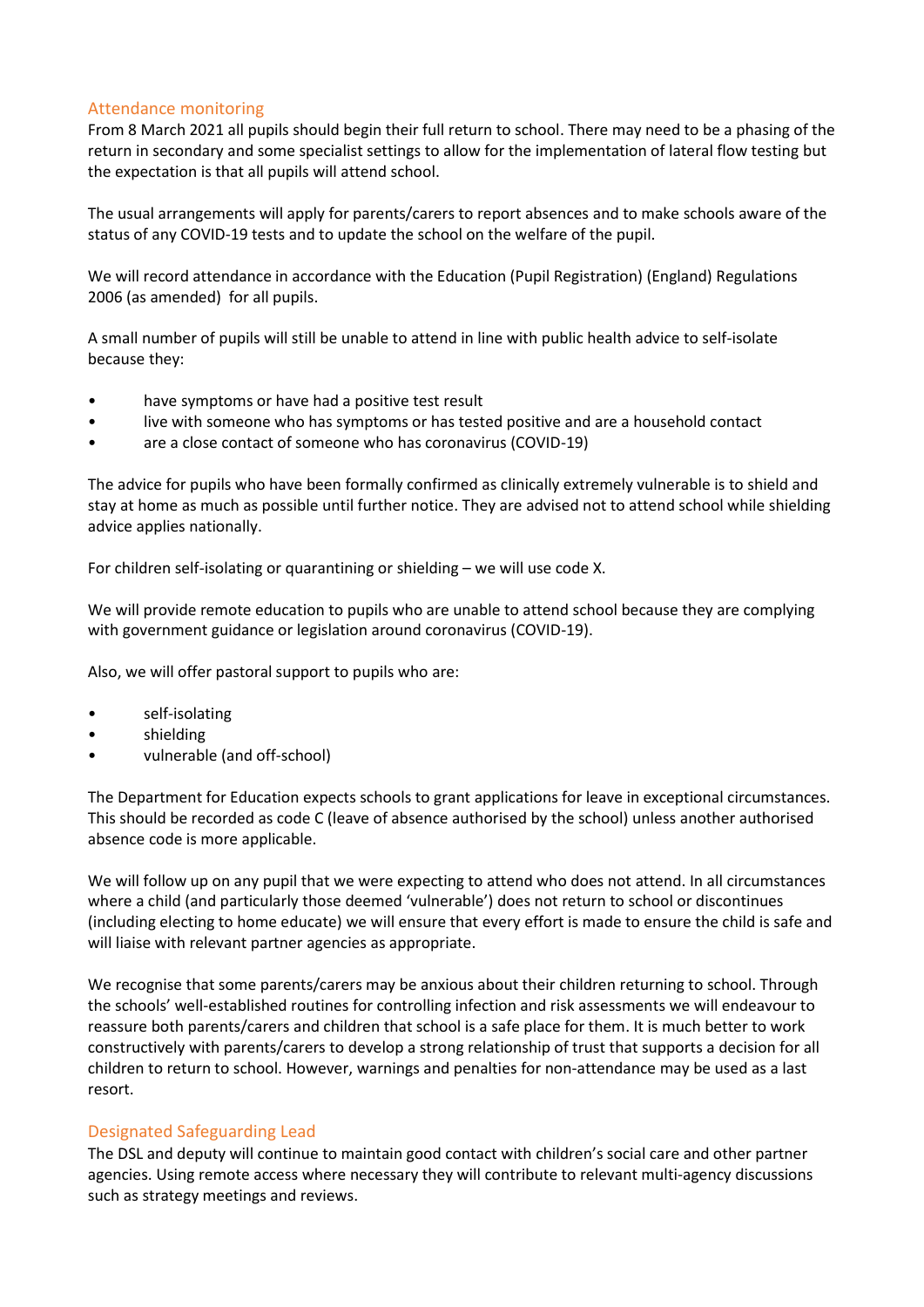Personal Education Plans for children who are looked after will need to be considered and a discussion held with heads of the local virtual schools to see what would be most useful in supporting children and young people to be fully included and successful in their return to normal onsite school experiences.

## Reporting a concern

The process of reporting concerns about a child or an adult are unchanged. Processes set out in the full policy apply. Where students are absent of having to shield/self-isolate **do not delay raising concerns. Access to normal systems should be possible from 8 March, but if you are unable to access normal online reporting systems whilst working remotely, make a careful, thorough, factual note or the concerns. There is a format for this in the main policy if needed.** Emergencies need to be reported to the police in the same way as normal.

### Safeguarding training and induction for staff and those involved in governance

Safeguarding training may continue to be delivered in a COVID-19-secure way either virtually or – following a risk assessment – in person.

All existing school staff have had safeguarding training and have read part 1 of 'Keeping Children Safe in Education' (2020). The DSL should communicate with staff any new local arrangements, so they know what to do if they are worried about a child. It is worth reminding staff of any additional risks associated with school closure.

Where new staff are recruited, or new volunteers, they will continue to be provided with a safeguarding induction either virtually or in person as appropriate. If staff are deployed from another education or children's workforce setting to school, we will take into account the DfE supplementary guidance on safeguarding children during the COVID-19 pandemic and will accept DBS portability as long as the current employer confirms in writing that:

- the individual has been subject to an enhanced DBS and children's barred list check
- there are no known concerns about the individual's suitability to work with children
- there is no ongoing disciplinary investigation relating to that individual.

When new staff arrive, they will be given a copy of the receiving setting's safeguarding and child protection policy, confirmation of local processes and confirmation of DSL arrangements. Where reference is made to 'staff' this includes all trainees and temporary appointments working in the schools.

#### Safer recruitment/volunteers and movement of staff

During times of emergency measures there are people who seek to exploit any gaps or relaxation in procedures. **It is essential that people who are unsuitable are not allowed to enter the children's workforce or gain access to children.** 

When recruiting new staff, we will continue to follow the relevant safer recruitment processes set out in our policies including, as appropriate, relevant sections of Keeping Children Safe in Education (2020) (KCSIE). Our Safer and Fair recruitment policy can be found on the Trust's website; pages 7 and 8 detail the pre-employment screening which is still required: [Safer and Fair Recruitment policy.](file:///C:/Users/jstephens/AppData/Local/Microsoft/Windows/INetCache/Content.Outlook/CT2LIDQ6/Safer%20and%20Fair%20recruitment%20policy)

In response to COVID-19, the Disclosure and Barring Service (DBS) has made changes to its guidance on standard and enhanced DBS ID checking to minimise the need for face-to-face contact. Where we are deploying volunteers, we will continue to follow the checking and risk assessment process as set out in KCSIE. **Under no circumstances will a volunteer who has not been checked be left unsupervised or allowed to work in regulated activity.** We will continue to follow the legal duty to refer to the DBS anyone who has harmed or poses a risk of harm to a child or vulnerable adult. Full details can be found from paragraph 183 – 188 of KCSIE (2020). We will continue to consider and make referrals to the Teaching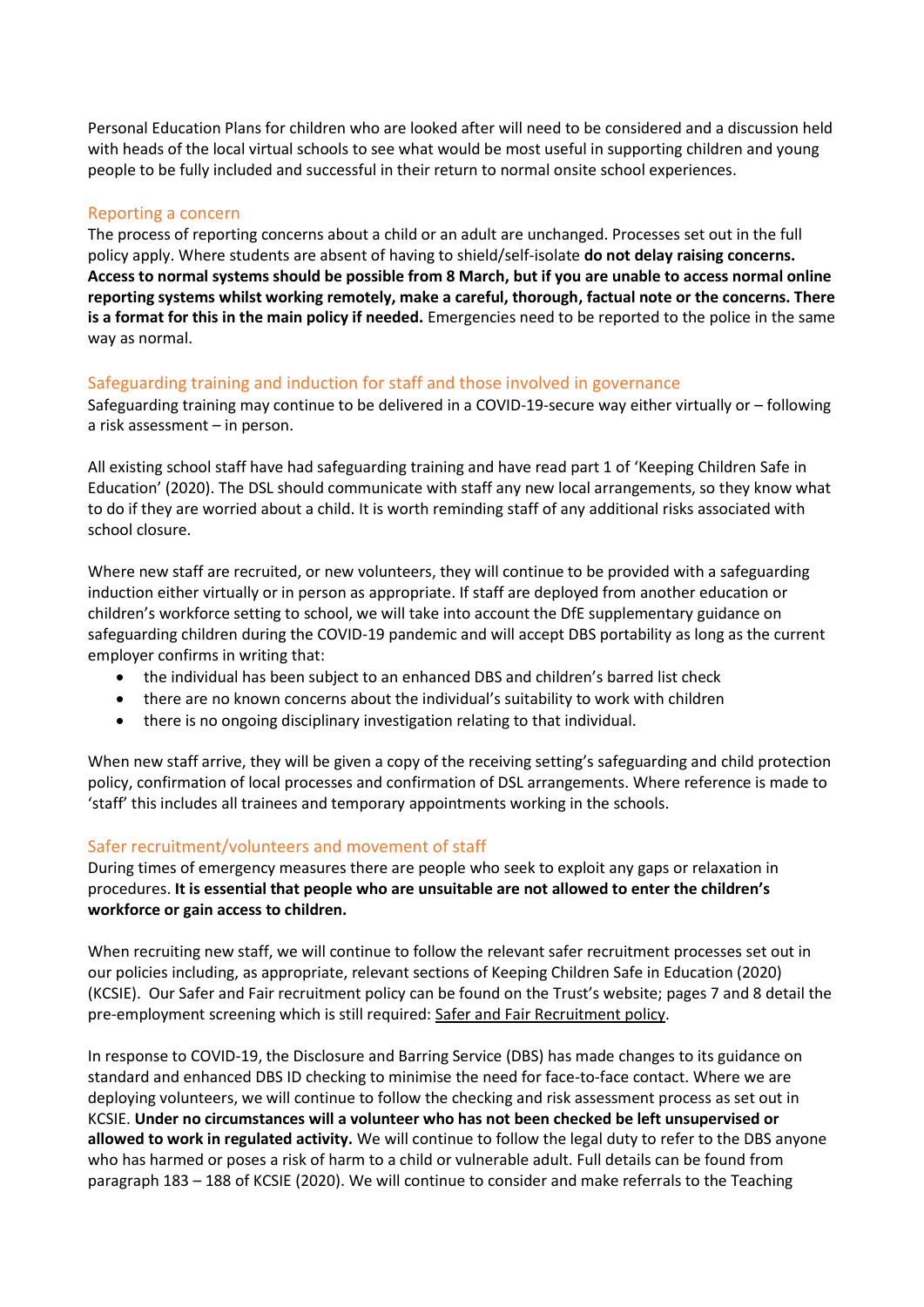Regulation Agency (TRA) as per paragraph 150 of KCSIE and the TRA's 'Teacher misconduct advice for making a referral'. During the COVID-19 period all referrals should be made by emailing: Misconduct.Teacher@education.gov.uk

Whilst acknowledging the challenge of the current restrictions, it is essential from a safeguarding perspective that any school is aware, on any given day, which staff/volunteers will be in the school and that appropriate checks have been carried out, especially for anyone engaging in regulated activity. As such, we will continue to keep the single central record (SCR) up to date as outlined in paragraphs 164 to 171 in KCSIE and in accordance with the process detailed on page 11 of the Bright Futures' 'Safer and Fair Recruitment' policy.

# Online teaching and signposting to online materials/resources

Any teaching conducted virtually should adhere to the same high professional standards expected in all other contexts. We will need to ensure that any use of online learning tools and systems is in line with privacy and data protection/GDPR requirements.

Andrew Hall, safeguarding consultant, has offered the advice (below) for online lessons, especially if live webcams are used. As schools open more widely, the demand for online learning will reduce. However, as the need for some limited remote education continues, it may be necessary to review arrangements for making best use of technology to keep in touch with students and maintain a good link. Safe ways to do that include provision for students to access approved online resources or to have links to resources that the school has pre-recorded (e.g. book reading at South Shore and Rushbrook, the 'Big Draw' at Stanley Grove, assemblies at AGGS etc)

Specific considerations if online (live):

- No 1:1s, groups only
- Staff and children must wear suitable clothing, as should anyone else in the household.

• Any computers used should be in appropriate areas, for example, not in bedrooms; and the background should be blurred.

• The live class should be recorded so that if any issues were to arise, the video can be reviewed.

• Live classes should be kept to a reasonable length of time, or the streaming may prevent the family 'getting on' with their day.

• Language must be professional and appropriate, including any family members in the background.

• Staff must only use approved platforms to communicate with pupils, noting that Teams/Skype and Zoom in particular have improved their security and password access arrangements.

• Staff should record, the length, time, date and attendance of any sessions held.

**Any safeguarding concerns observed or highlighted during any communication with students must be recorded and reported following the usual systems.**

# Supporting children not in school

We are committed to ensuring the safety and wellbeing of all our children and young people. We expect a full return to school for all pupils from 8 March with the exception of a very small number who need to shield or those required to self-isolate. (see section on attendance, above)

# Supporting children in school

With most children expected to return to learning on site, there may be an initial increase in causes for concern or referrals. Some children may be worried about returning in uniform/shoes that have become illfitting. We will be sensitive to children's needs and concerns, balancing this with a desire to return to normal routines and expectations.

We will refer to the Government guidance for education and childcare settings on how to implement social distancing and continue to follow the advice from Public Health England on handwashing and other measures to limit the risk of spread of COVID19. Where a school has concerns about the impact of staff